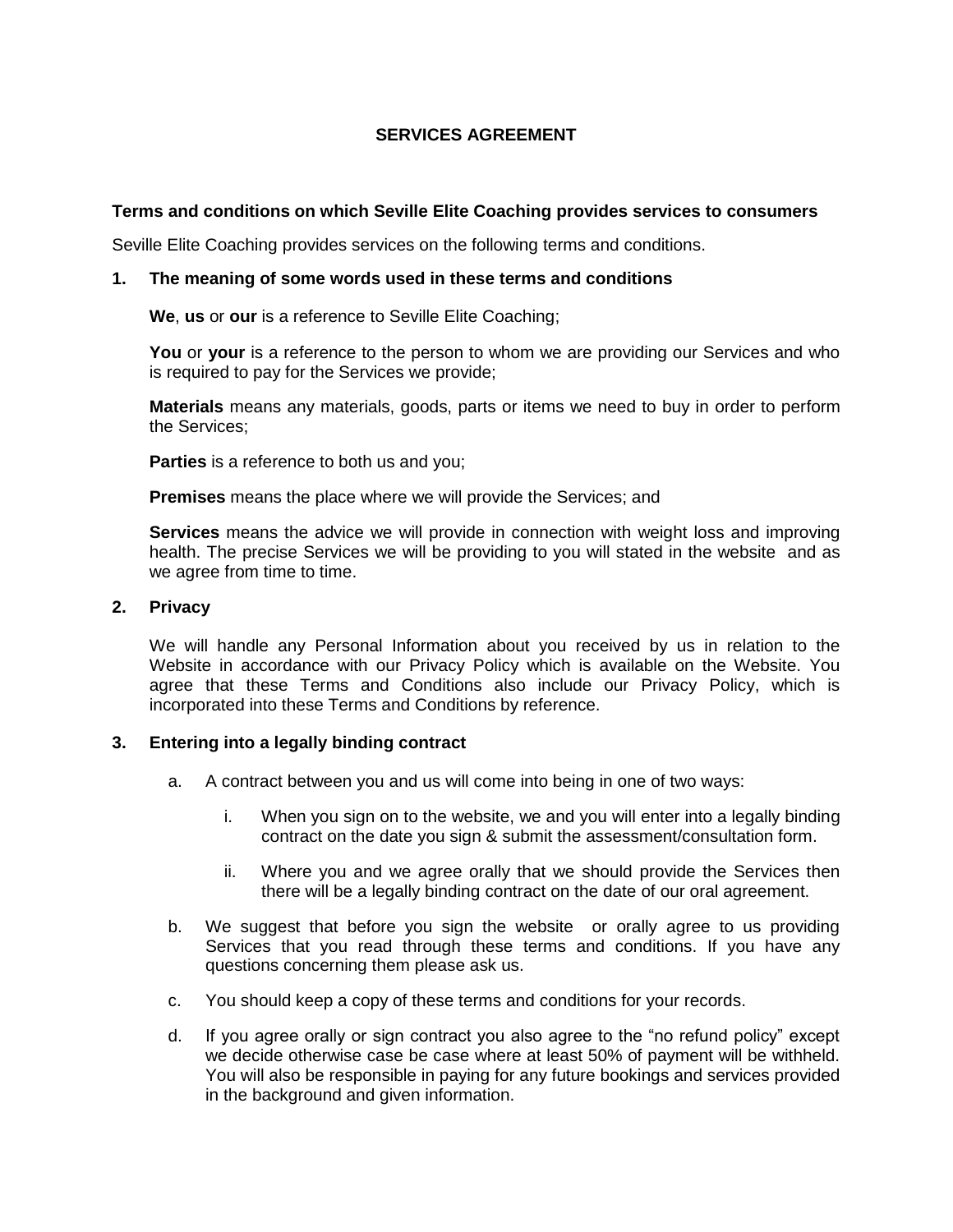- e. The payment will continue until you stop using our services.
	- i. The services can only be put on hold in serious situations.
	- ii. Reasoning considered as serious are where yours or somebodies health is being affected by an extremely tragic & unfortunate event.
	- iii. Any other reasons are not valid and if unsure please get in touch.

# **4. Providing the Services**

- a. Once we and you have entered into a legally binding contract we will normally start providing the Services to you straight away or on a date agreed between us without further discussion with you. Occasionally the Services will be provided at some other date or time or be dependent on a number of factors.
- b. Our aim is to always provide you with the Services:
	- i. using reasonable care and skill;
	- ii. in compliance with commonly accepted practices and standards in Nutrition, Fitness & Wellness; and
	- iii. in compliance with Australian laws and regulations in force at the time we are carrying out the Services.

c. Our services include but are not limited to nutrition, fitness, supplementation, cbt, guidance, coaching & mentoring.

## **5. Days and times when we normally provide the Services and performance of Services away from the Premises**

- a. Unless you and we agree otherwise, we will provide the Services on normal working days and start work no earlier than 9am and finish work no later than 5pm. A normal working day for us means Mondays to Fridays, excluding any bank or other national holidays.
- b. The performance of some of the Services may take place away from the Premises or Online.

## **6. Price, estimates and payment**

## **6.1. Our charges based on time spent**

We normally charge for our Services on a subscription & time basis. We charge each client weekly with 12 weeks being the minimum of joining on a subscription basis as the initial program will be planned ahead for 12 weeks & time spent in providing our Services. Our rates, excluding GST, for performing the Services are set out on our website. It includes working hours behind the scene of planning and programming. The client must provide termination notice prior to expiry of the agreement to avoid ongoing fees. Failing to pay will result in dept collection.

### **6.2. Our charges based on an estimate**

a. If we provide an estimate then we will charge you the amount stated in the estimate rather then a charge based on the time taken in performing the Services. Note: we only provide estimates and not quotations or binding indications of how much we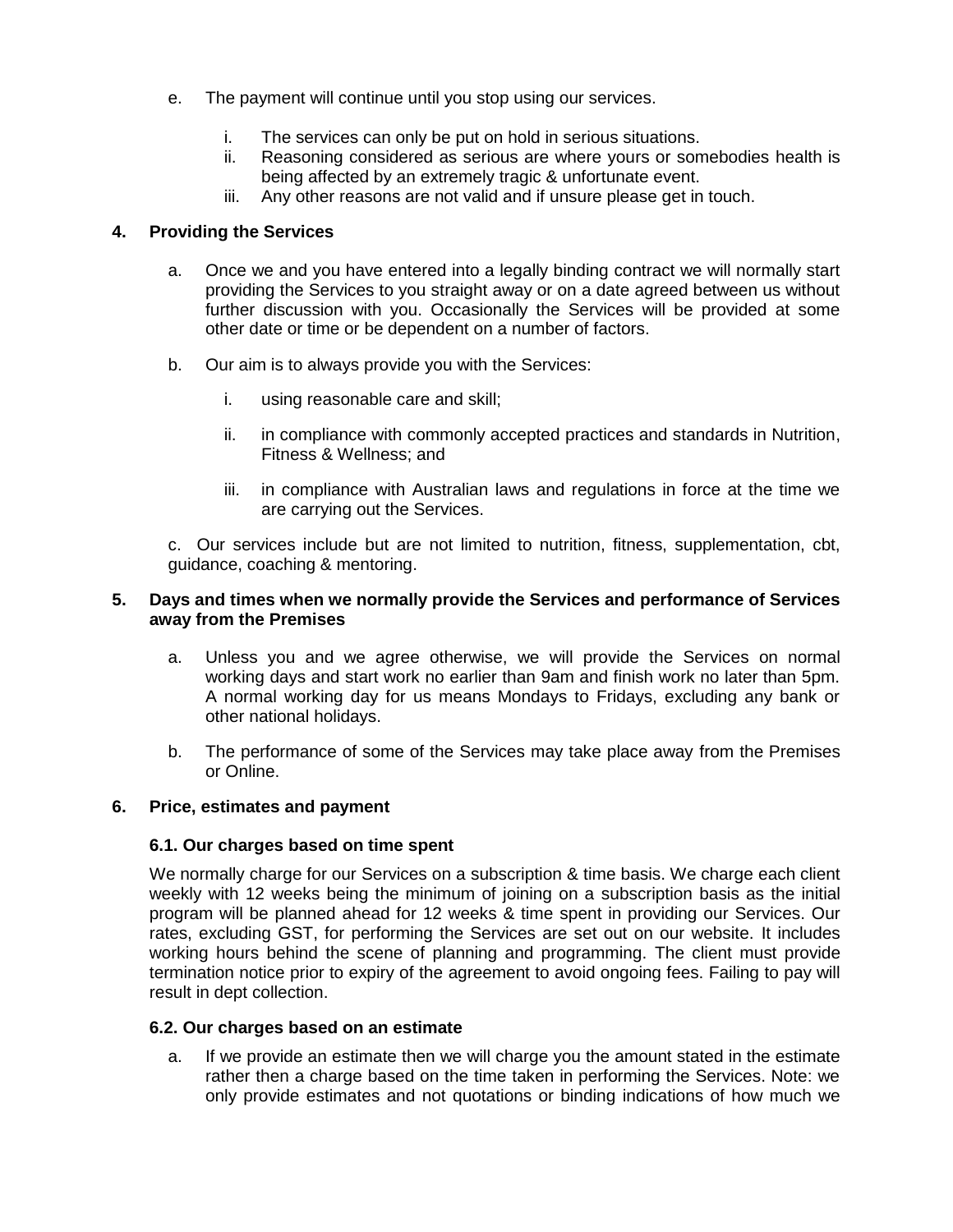will charge. Estimates are normally valid for a period of 7 days from the date they are given.

- b. As we provide an estimate we may need to charge you a higher amount than stated in the estimate. This can occur for a number of reasons, in particular where:
	- i. what you require us to do changes, or the amount of work or Services you require us to provide increases or is different to what we and you agreed before we started performing the Services; or
	- ii. when we start performing the Services it becomes apparent that the amount of Services we will need to perform or the type of work that is involved is different to what we agreed before we started performing the Services and we could not reasonably foresee this before we started performing the Services.
	- iii. changes in monthly rates or plans may take place. In this case, you will be notified or notice will be given at least a month prior to change.

### **8.3. When payment is required**

Payment for our Services and the Materials is normally made in two ways, either:

- a. full payment at the time the Services are booked; or
- b. in a number of staged payments often involving:
	- i. full payment before we commence performing the Services; and
	- ii. weekly/monthly payment before and during performing the Services
	- iii. direct debit & 12 week subscriptions
	- iv. full 12 week payment upfront

Which option we will use will be indicated on the website.

# **8.4. GST**

All amounts stated (whether orally or in writing) are exclusive of GST.

### **8.5. If you do not pay when required to**

If you fail to make payment by the date or time we and you agree, we may:

- a. charge you a late fee of \$10 on any outstanding amounts if those outstanding amounts remain unpaid for more than 7 days from the date of our invoice or when we asked you first to pay them; and/or
- b. if the amounts not paid, the automated system will try to collect the owed amount 3 times, if it fails to collect the due amount, we will forward it to a dept collection office.
- c. We do not cancel any subcribtion prematurely under any circumstances as the terms are clear from the beginning.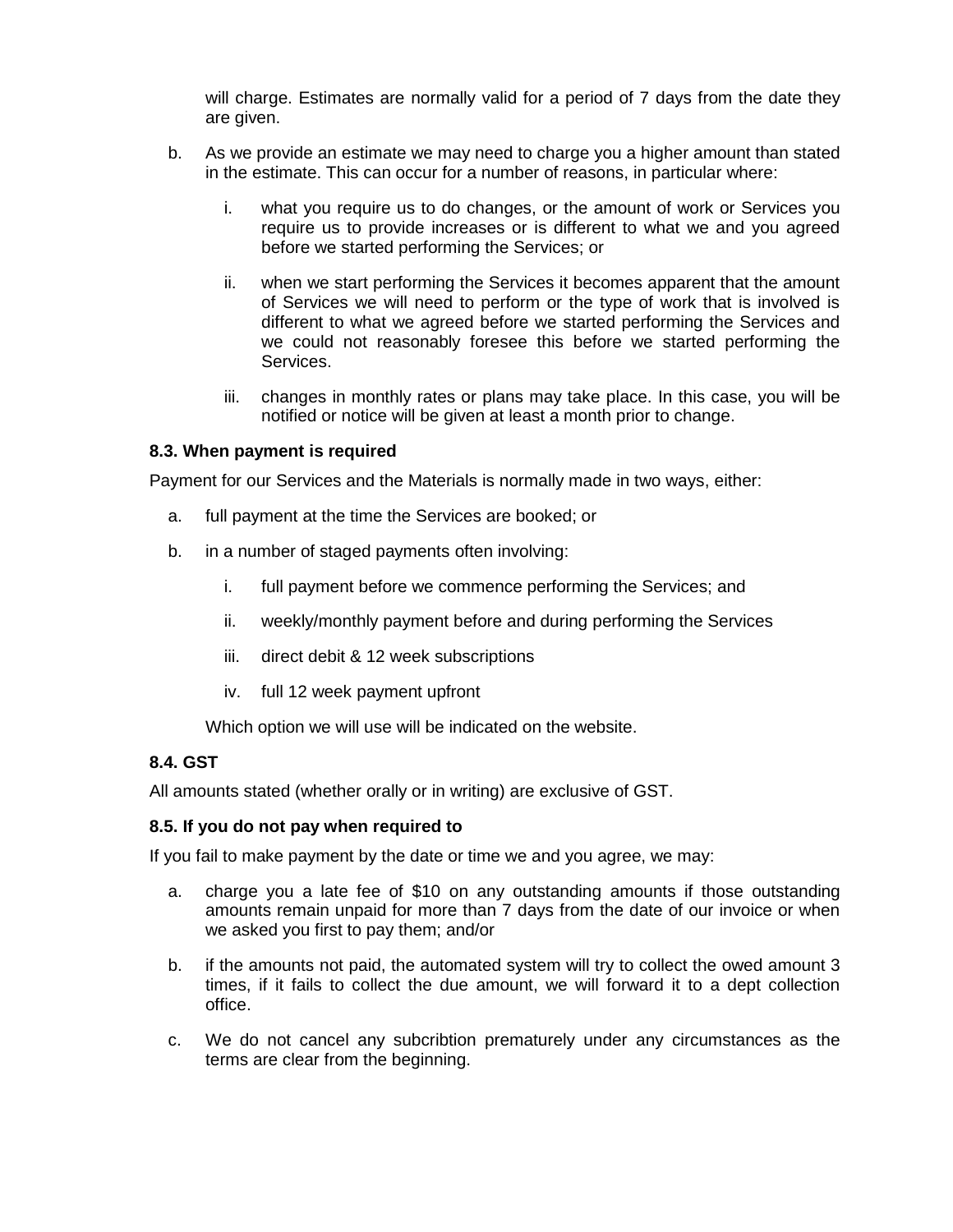### **8.6. Where you seek to not pay amounts due to us**

You will not refuse to pay any amount owing to us where there is only a minor or inconsequential defect or error in the performance of the Services.

## **7. Exclusion and limitation of liability**

- a. We do not exclude or limit liability for our negligence or negligent omission which causes you personal injury or death.
- b. We do not claim to be a doctor or to cure any diseases and illnesses.
- c. We do not take responsibility for any injuries or death caused by executing our exercise plans or nutritional advice.
- d. By using our services you accept and understand all risks & claims.
- e. We do not cancel any subscribtions before 12 weeks due to financial hardship, sickness, or any other reason that may make it difficult to pay.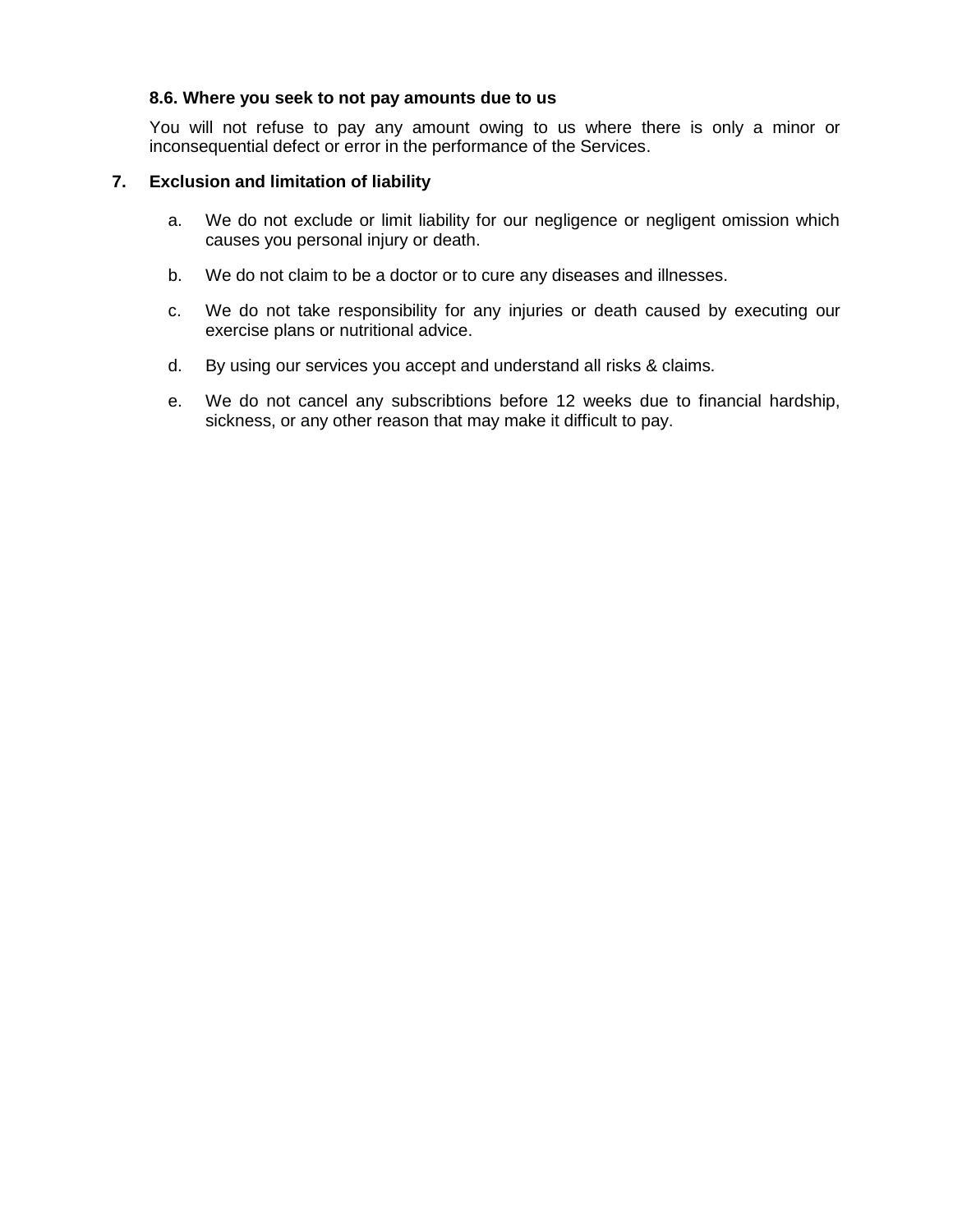## **8. Reliance on Products, Services and Content**

Seville Elite Coaching takes reasonable efforts to check the accuracy of all information contained in the Products and Content prior to publication, or in the Services when they are provided to you. However, Seville Elite Coaching cannot guarantee the accuracy, completeness or reliability of any information contained in the Products, Services and Content, including without limitation any nutritionist, fitness, food, health, medical or wellbeing advice. You acknowledge and agree that your use and reliance of the Products, Services and Content is on an "as-is" basis for which we hold no responsibility or liability.

We make no warranty, guarantee or representation as to the quality, benefit or any other characteristic of any Products, Services or Content. You solely assume the risk of the nonmedical nature and limitations of nutritional & fitness services when using the Products, Services or Content. Without limiting the foregoing, we do not warrant, guarantee or represent that using or relying on the Products, Services or Content will result in weight loss, improve or alter your health in any specific way, treat a specific medical condition, or achieve any desired result within a specific timeframe.

The Products, Services and Content must not be used or relied on as a substitute for medical, healthcare or other relevant professional advice, or for the purpose of diagnosis or treatment of any medical condition. You should not use the Products, Services or Content for diagnosis or treatment of any health problem or for prescription of any mediation or other treatment.

Before purchasing or using any Products, Services or Content, you should seek medical advice from a suitable medical professional.

Seville Elite Coaching is not responsible in any way for any hyperlinks to third party websites or host third party information or content on the Website. All third party content is the responsibility of its author, and Seville Elite Coaching does not endorse or represent the views or opinions contained therein.

The Products, Services & Materials given are not to be copied or duplicated. Under no circumstances are you to copy Seville Elite Coaching Format, Design and Business Model.

### **9. Communicating with us**

- a. You can always telephone (our contact numbers are 0402573993).
- b. However, for important matters we suggest that you use writing and send any communications by email to sevilleelitenutrition@gmail.com

### **10. Termination of contract by you**

- a. Once we and you enter into a binding contract you will normally not be able to terminate the contract, except where we agree or as otherwise provided for in this contract.
- b. If we agree to terminate the contract then you will be responsible for the cost of:
	- i. any of our time in performing the Services including advanced bookings up to the date we stop providing the Services; and

If you: